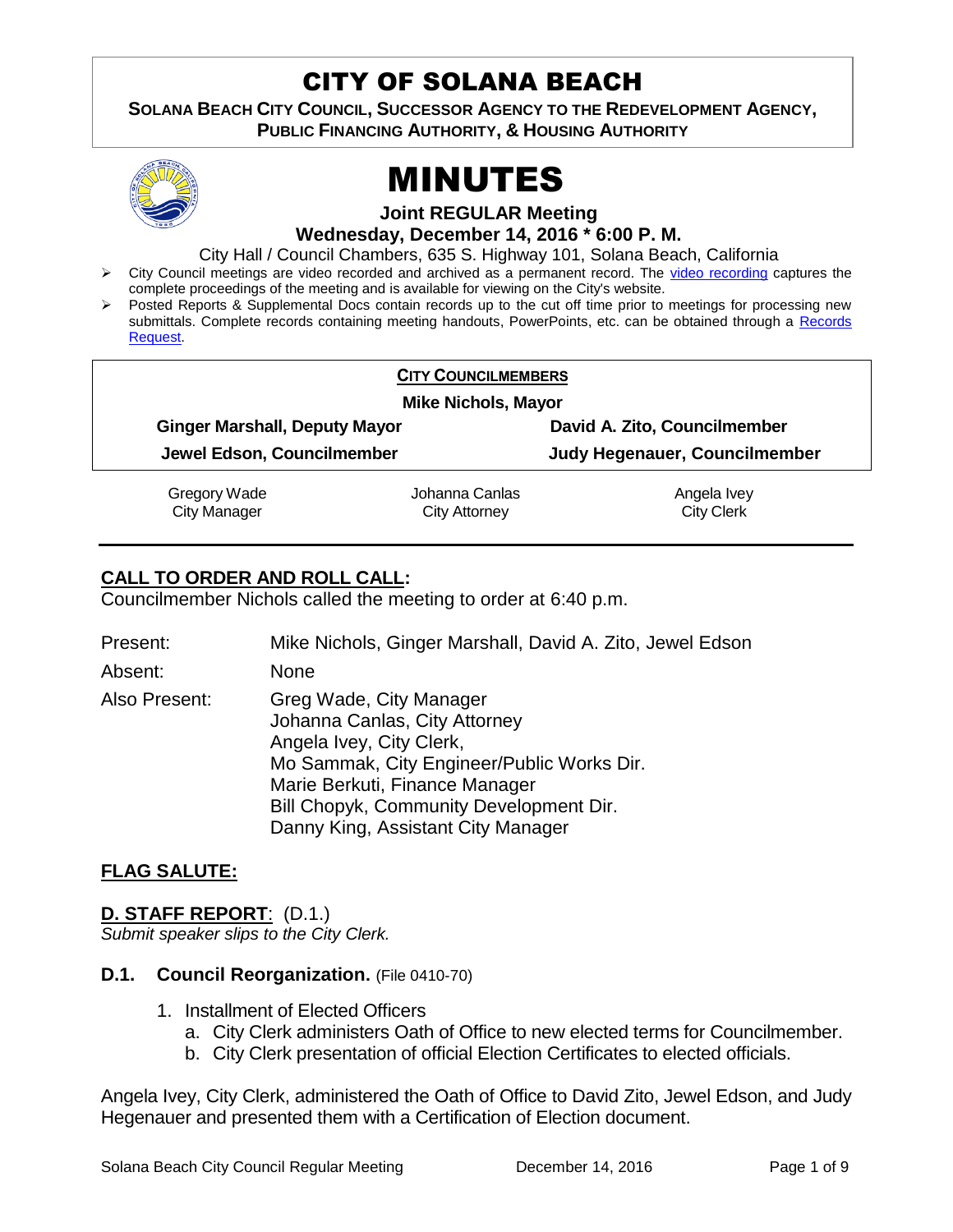- 2. Nominations and Appointment of Annual Mayor and Deputy Mayor
	- a. In accordance with Resolution 1996-017, nominate and appoint the 2017 Mayor and Deputy Mayor for the term of December 14, 2016 to December 13, 2017.
		- i. Nominations for Mayor will be accepted, call for the motion to close nominations, and call for the vote.

**Motion:** Moved by Councilmember Marshall and second by Councilmember Edson. To nominate Mike Nichols as Mayor. Approved 5/0 **Motion carried unanimously.**

ii. The newly appointed Mayor calls for nominations for Deputy Mayor, calls for a motion to close nominations, and calls for the vote.

**Motion:** Moved by Mayor Nichols and second by Councilmember Zito to nominate Ginger Marshall as Deputy Mayor. Approved 5/0 **Motion carried unanimously.**

[Item D.1. Report \(click here\)](https://solanabeach.govoffice3.com/vertical/Sites/%7B840804C2-F869-4904-9AE3-720581350CE7%7D/uploads/Item_D.1._Report_(click_here)_-_12-14-2016.PDF)

*Posted Reports & Supplemental Docs contain records up to the cut off time, prior to the start of the meeting, for processing new submittals. The final official record containing handouts, PowerPoints, etc. can be obtained through a Records Request to the City Clerk's Office.*

# **APPROVAL OF AGENDA:**

**Motion:** Moved by Councilmember Hegenauer and second by Councilmember Edson. Approved 5/0 **Motion carried unanimously.**

# **ORAL COMMUNICATIONS:**

This portion of the agenda provides an opportunity for members of the public to address the City Council on items relating to City business and not appearing on today's agenda by submitting a speaker slip (located on the back table) to the City Clerk. Comments relating to items on this evening's agenda are taken at the time the items are heard. Pursuant to the Brown Act, no action shall be taken by the City Council on public comment items. Council may refer items to the City Manager for placement on a future agenda. The maximum time allotted for each presentation is THREE MINUTES (SBMC 2.04.190). Please be aware of the timer light on the Council Dais.

Ed Siegel said he wanted to add to the accolades for Lesa Heebner and that he appreciated her contribution along with Mayor Nichols for the creation of the superb Coastal Rail Trail. He said that he was on the Master Plan committee and that they chose the best, but that they came up with something even better. He said that Councilmember Heebner participated and contributed to the lyrics of their song as step forward in creating a sense of community in Solana Beach. He congratulated the winners of the recent election and said that his run for City Council was one of the most educational and fun experiences he had in a long while. He asked Council to place on an agenda the consideration to change the name of Lomas Santa Fe street to Solana Beach Parkway or Boulevard or Drive which would increase a sense of community.

# **COUNCIL COMMUNITY ANNOUNCEMENTS / COMMENTARY:**

*An opportunity for City Council to make brief announcements or report on their activities. These items are not agendized for official City business with no action or substantive discussion.* 

# **A. CONSENT CALENDAR:** (Action Items) (A.1. - A.6.)

Items listed on the Consent Calendar are to be acted in a single action of the City Council unless pulled for discussion. Any member of the public may address the City Council on an item of concern by submitting to the City Clerk a speaker slip (located on the back table) before the Consent Calendar is addressed. Those items removed from the Consent Calendar by a member of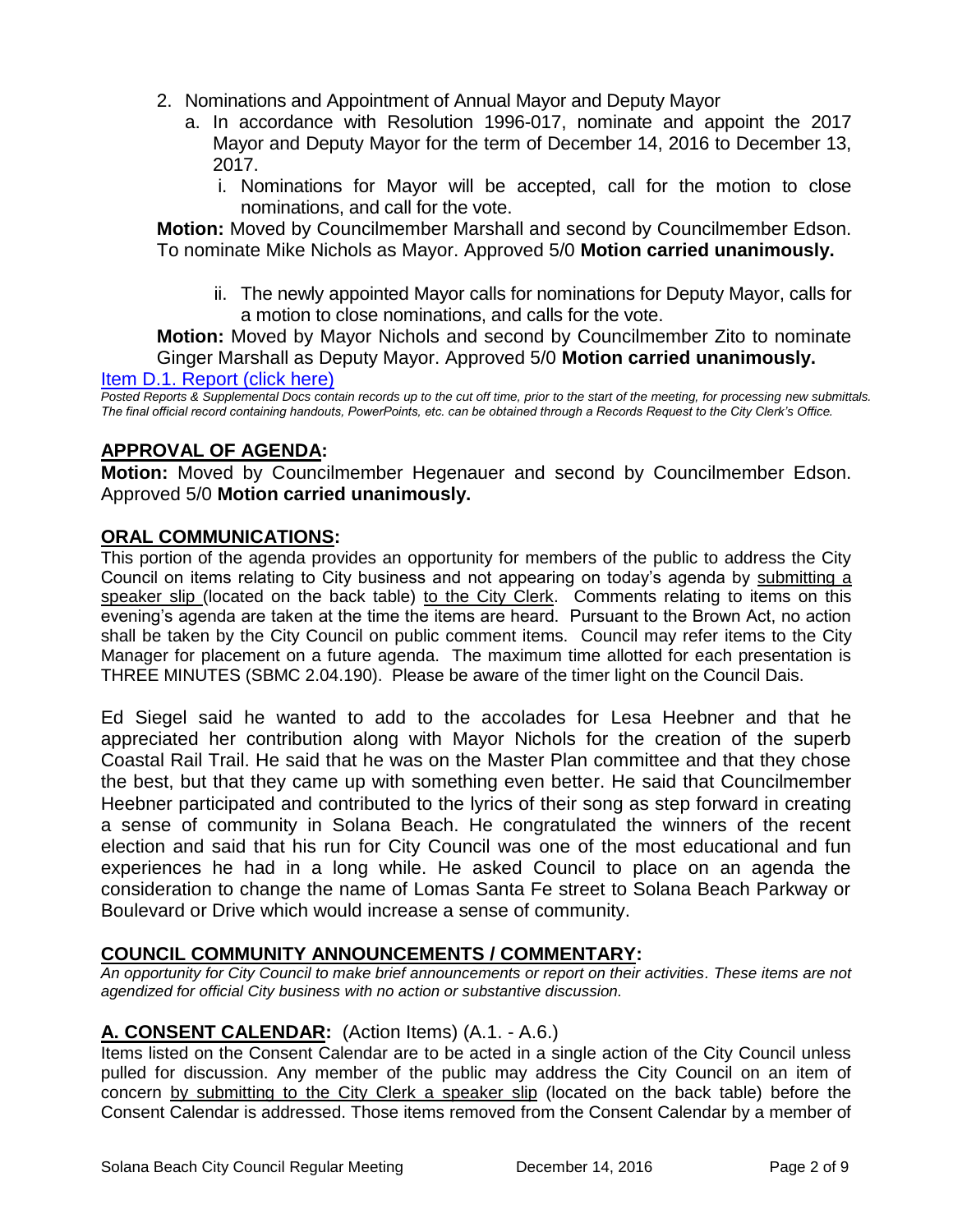the Council will be trailed to the end of the agenda, while Consent Calendar items removed by the public will be discussed immediately after approval of the Consent Calendar.

# **A.1. Register Of Demands.** (File 0300-30)

Recommendation: That the City Council

1. Ratify the list of demands for October 29, 2016 through November 18, 2016.

[Item A.1. Report \(click here\)](https://solanabeach.govoffice3.com/vertical/Sites/%7B840804C2-F869-4904-9AE3-720581350CE7%7D/uploads/Item_A.1._Report_(click_here)_-_12-14-16.PDF)

*Posted Reports & Supplemental Docs contain records up to the cut off time, prior to the start of the meeting, for processing new submittals. The final official record containing handouts, PowerPoints, etc. can be obtained through a Records Request to the City Clerk's Office.* **Motion:** Moved by Deputy Mayor Marshall and second by Councilmember Zito. Approved 5/0 **Motion carried unanimously.**

# **A.2. General Fund Adopted Budget for Fiscal Year 2016-2017 Changes.** (File 0330-30)

Recommendation: That the City Council

1. Receive the report listing changes made to the Fiscal Year 2016-2017 General Fund Adopted Budget.

#### [Item A.2. Report \(click here\)](https://solanabeach.govoffice3.com/vertical/Sites/%7B840804C2-F869-4904-9AE3-720581350CE7%7D/uploads/Item_A.2._Report_(click_here)_-_12-14-16.PDF)

*Posted Reports & Supplemental Docs contain records up to the cut off time, prior to the start of the meeting, for processing new submittals. The final official record containing handouts, PowerPoints, etc. can be obtained through a Records Request to the City Clerk's Office.* **Motion:** Moved by Deputy Mayor Marshall and second by Councilmember Zito. Approved 5/0 **Motion carried unanimously.**

# **A.3. Recognized Obligation Payment Schedule (ROPS) and Administrative Budget for the Period July 1, 2017 to June 30, 2018.** (File 0115-30)

Recommendation: That the City Council

- 1. Receive the Successor Agency's enforceable obligations payment information and administrative budget for the period July 1, 2017 to June 30, 2018.
- 2. Consider approval of the ROPS 17-18 and the SA Administrative Budget for July 1, 2017 to June 30, 2018.

#### [Item A.3. Report \(click here\)](https://solanabeach.govoffice3.com/vertical/Sites/%7B840804C2-F869-4904-9AE3-720581350CE7%7D/uploads/Item_A.3._Report_(click_here)_-_12-14-16.pdf)

*Posted Reports & Supplemental Docs contain records up to the cut off time, prior to the start of the meeting, for processing new submittals. The final official record containing handouts, PowerPoints, etc. can be obtained through a Records Request to the City Clerk's Office.* **Motion:** Moved by Deputy Mayor Marshall and second by Councilmember Zito. Approved 5/0 **Motion carried unanimously.**

# **A.4. City Hall Passenger Elevator Upgrades.** (File 0710-35)

Recommendation: That the City Council

#### 1. Adopt **Resolution 2016-128**:

- a. Awarding a construction contract for the City Hall Passenger Elevator Upgrades, Bid No. 2016-07, in the amount of \$25,537, to 24 Hour Elevator, Inc.
- b. Approving an amount of \$3,000 for construction contingency.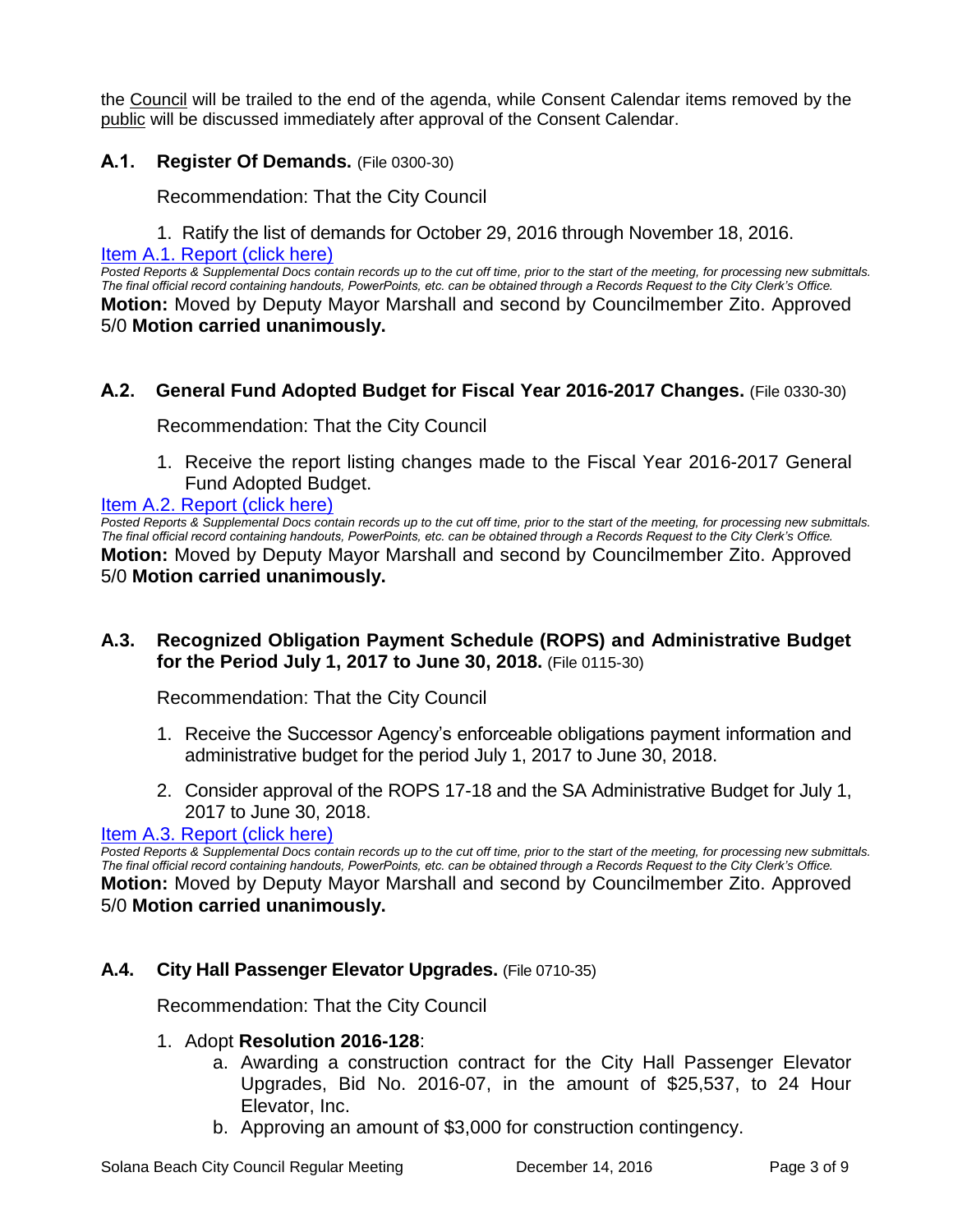- c. Authorizing the City Manager to execute the construction contract on behalf of the City.
- d. Authorizing the City Manager to approve cumulative change orders up to the amount of the construction contingency.

# Item A.4. [Report \(click here\)](https://solanabeach.govoffice3.com/vertical/Sites/%7B840804C2-F869-4904-9AE3-720581350CE7%7D/uploads/Item_A.4._Report_(click_here)_-_12-14-16.PDF)

*Posted Reports & Supplemental Docs contain records up to the cut off time, prior to the start of the meeting, for processing new submittals. The final official record containing handouts, PowerPoints, etc. can be obtained through a Records Request to the City Clerk's Office.* **Motion:** Moved by Deputy Mayor Marshall and second by Councilmember Zito. Approved 5/0 **Motion carried unanimously.**

# **A.5. Human Resources Manager Contract.** (File 0560-30)

Recommendation: That the City Council

1. Adopt **Resolution 2016-139** authorizing the City Manager to amend the PSA with Pouneh Sammak for part-time human resources consulting services from \$24,000 to a not-to-exceed amount of \$60,000 at an hourly billing rate of \$65 per hour.

#### [Item A.5. Report \(click here\)](https://solanabeach.govoffice3.com/vertical/Sites/%7B840804C2-F869-4904-9AE3-720581350CE7%7D/uploads/Item_A.5._Report_(click_here)_-_12-14-2016.PDF)

*Posted Reports & Supplemental Docs contain records up to the cut off time, prior to the start of the meeting, for processing new submittals. The final official record containing handouts, PowerPoints, etc. can be obtained through a Records Request to the City Clerk's Office.* **Motion:** Moved by Deputy Mayor Marshall and second by Councilmember Zito. Approved 5/0 **Motion carried unanimously.**

#### **A.6. La Colonia Master Plan Reserve Fund.** (File 0720-15)

Recommendation: That the City Council

#### 1. Adopt **Resolution 2016-129**:

- a. Establishing the La Colonia Park Master Plan Reserve in the City CIP fund.
- b. Appropriating \$300,000 from the General Fund to the City CIP Budget to fund the Master Plan Reserve and specifically allocating those funds to the Skate Park.
- c. Authorizing the City Treasurer to amend the FY 2015/16 Adopted Budget.

[Item A.6. Report \(click here\)](https://solanabeach.govoffice3.com/vertical/Sites/%7B840804C2-F869-4904-9AE3-720581350CE7%7D/uploads/Item_A.6._Report_(click_here)_-_12-14-16.PDF)

*Posted Reports & Supplemental Docs contain records up to the cut off time, prior to the start of the meeting, for processing new submittals. The final official record containing handouts, PowerPoints, etc. can be obtained through a Records Request to the City Clerk's Office.* **Motion:** Moved by Deputy Mayor Marshall and second by Councilmember Zito. Approved 5/0 **Motion carried unanimously.**

# **C. STAFF REPORTS**: (C.1.)

*Submit speaker slips to the City Clerk.*

#### **C.1. Quarterly Investment Report.** (File 0350-44)

Recommendation: That the City Council

1. Accepts and files the attached Cash and Investment Report for the quarter ended September 30, 2016.

[Item C.1. Report \(click here\)](https://solanabeach.govoffice3.com/vertical/Sites/%7B840804C2-F869-4904-9AE3-720581350CE7%7D/uploads/Item_C.1._Report_(click_here)_-_12-14-16.PDF)

*Posted Reports & Supplemental Docs contain records up to the cut off time, prior to the start of the meeting, for processing new submittals. The final official record containing handouts, PowerPoints, etc. can be obtained through a Records Request to the City Clerk's Office.*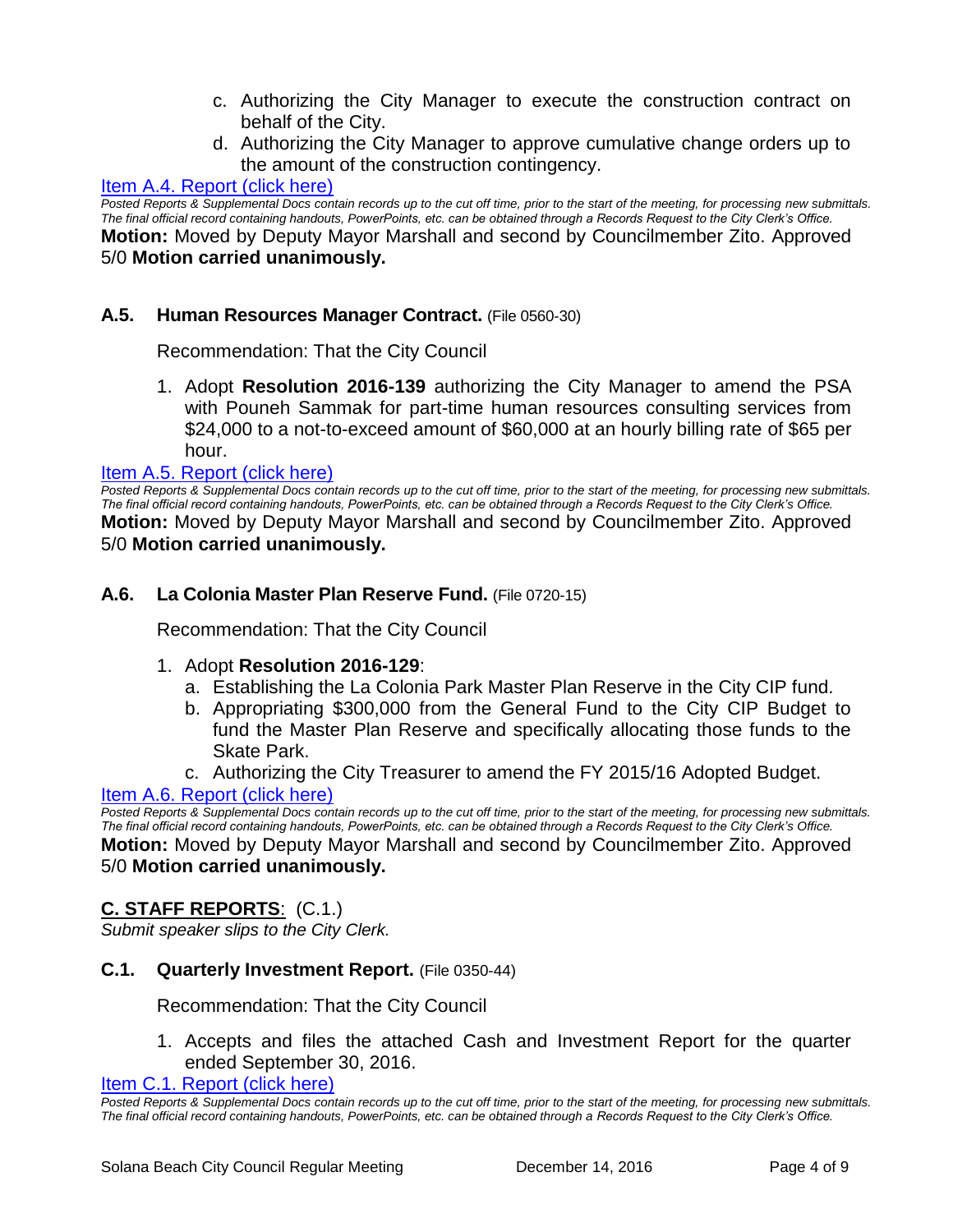Greg Wade, City Manager, introduced the item.

Mia Corral, Sr. Vice President and Relationship Manager, Chandler Asset Management, presented a PowerPoint (on file) reviewing the history of the company.

Genny Lynkeiwicz, Vice President, Portfolio Manager, continued the presentation reviewing the economy and the City's current portfolio.

# **B. PUBLIC HEARINGS:** (B.1. – B.2.)

This portion of the agenda provides citizens an opportunity to express their views on a specific issue as required by law after proper noticing by submitting a speaker slip (located on the back table) to the City Clerk. After considering all of the evidence, including written materials and oral testimony, the City Council must make a decision supported by findings and the findings must be supported by substantial evidence in the record. An applicant or designees for a private development/business project, for which the public hearing is being held, is allotted a total of fifteen minutes to speak, as per SBMC 2.04.210. A portion of the fifteen minutes may be saved to respond to those who speak in opposition. All other speakers have three minutes each. Please be aware of the timer light on the Council Dais.

#### **B.1. Public Hearing: 460 S. Nardo Ave., Applicant: Krupp, Case 17-16-21.** (File 0600- 40)

The proposed project meets the minimum objective requirements under the SBMC, is consistent with the General Plan and may be found, as conditioned, to meet the discretionary findings required as discussed in this report to approve a Development Review Permit (DRP). Therefore, Staff recommends that the City Council:

- 1. Conduct the Public Hearing: Open the Public Hearing, Report Council Disclosures, Receive Public Testimony, and Close the Public Hearing.
- 2. Find the project exempt from the California Environmental Quality Act pursuant to Section 15303 of the State CEQA Guidelines; and
- 3. If the City Council makes the requisite findings and approves the project, adopt **Resolution 2016-126** conditionally approving a DRP to construct a new, singlestory, single-family residence with an attached, two-car garage and an attached, ADU at 460 South Nardo Avenue.

#### [Item B.1. Report \(click here\)](https://solanabeach.govoffice3.com/vertical/Sites/%7B840804C2-F869-4904-9AE3-720581350CE7%7D/uploads/Item_B.1._Report_(click_here)_-_12-14-16_-_R.pdf)

*Posted Reports & Supplemental Docs contain records up to the cut off time, prior to the start of the meeting, for processing new submittals. The final official record containing handouts, PowerPoints, etc. can be obtained through a Records Request to the City Clerk's Office.*

Greg Wade, City Manager, introduced the item.

Katie Benson, Assistant Planner, presented a PowerPoint (on file).

Council disclosed their familiarity with the project.

Applicant did not have any further presentation to make.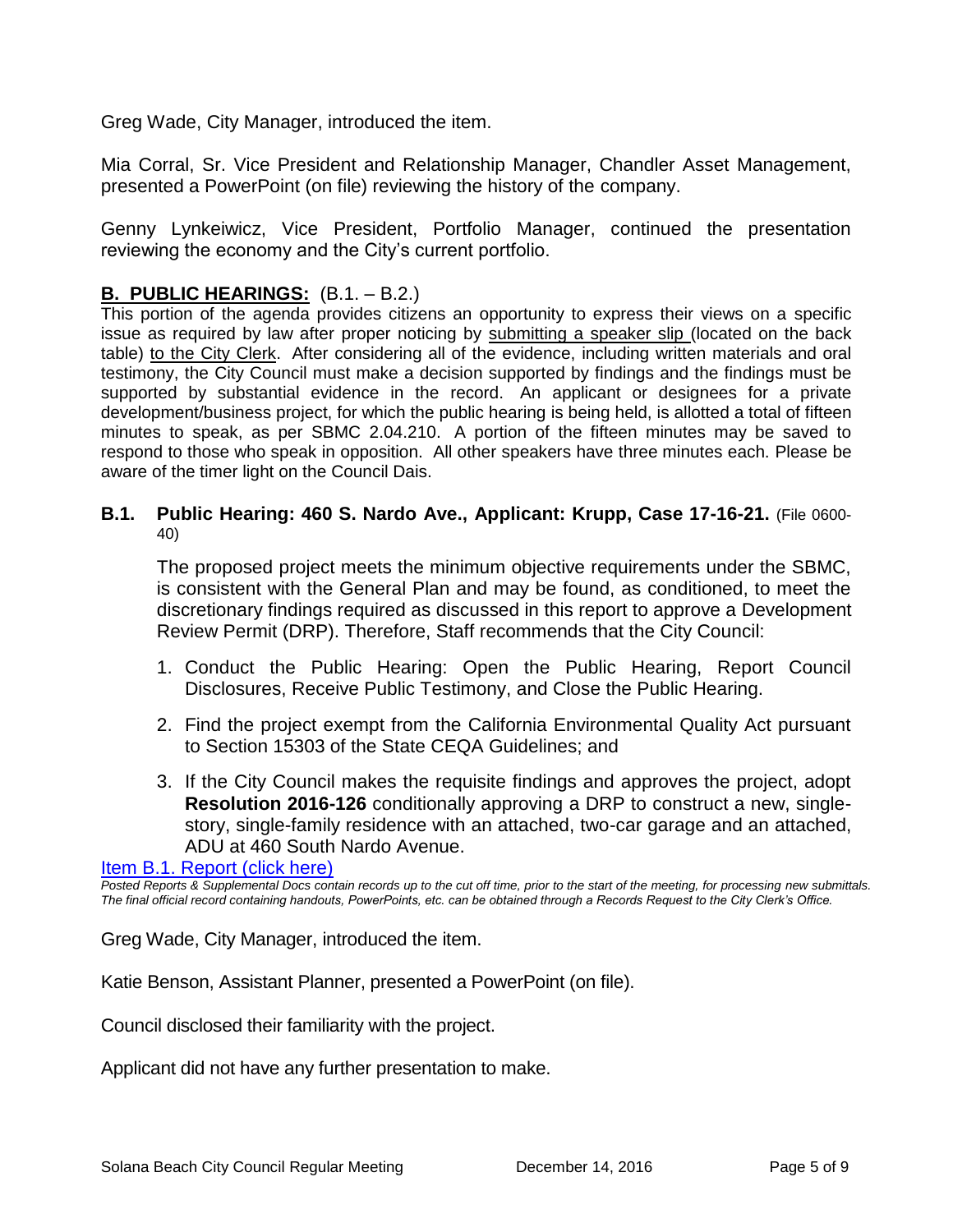**Motion:** Moved by Councilmember Zito and second by Deputy Mayor Marshall to closed the public hearing. Approved 5/0 **Motion carried unanimously.**

**Motion:** Moved by Councilmember Zito and second by Councilmember Edson. Approved 5/0 **Motion carried unanimously.**

**B.2. Public Hearing: 309 Solana Hills Dr., Applicant: Solana Mar LLC, Case 17-16- 25.** (File 0600-40)

The proposed project meets the minimum objective requirements under the SBMC, is consistent with the General Plan and may be found, as conditioned, to meet the discretionary findings required as discussed in this report to approve a Development Review Permit (DRP) and administratively issue a Structure Development Permit (SDP). Therefore, Staff recommends that the City Council:

- 1. Conduct the Public Hearing: Open the Public Hearing, Report Council Disclosures, Receive Public Testimony, and Close the Public Hearing.
- 2. Find the project exempt from the California Environmental Quality Act pursuant to Section 15301 of the State CEQA Guidelines; and
- 3. If the City Council makes the requisite findings and approves the project, adopt **Resolution 2016-137** conditionally approving a DRP and SDP to construct new façade and structural/interior tenant improvements to the existing structures, perform grading improvements to restore the original storm drainage paths around existing buildings, and construct improvements to the parking lot, including new carports at the site of an existing 124-unit, multi-family residential development located at 309 Solana Hills Drive.

[Item B.2. Report \(click here\)](https://solanabeach.govoffice3.com/vertical/Sites/%7B840804C2-F869-4904-9AE3-720581350CE7%7D/uploads/Item_B.2._Report_(click_here)_-_12-14-16.PDF)

B.2. Updated Report #1

*Posted Reports & Supplemental Docs contain records up to the cut off time, prior to the start of the meeting, for processing new submittals. The final official record containing handouts, PowerPoints, etc. can be obtained through a Records Request to the City Clerk's Office.*

Greg Wade, City Manager, introduced the item.

Katie Benson, Associate Planner, presented a PowerPoint (on file) reviewing the proposed project.

Councilmembers and Staff discussed that the grading permit would be required for the 9400 cubic yard soil removal, the landscaping changes would require removal of some concrete which was considered an acceptable amount, that the amount of impervious service would decrease, and that the drainage would not impact the downstream system.

Mikhail Ogawa, storm water consultant, stated that he reviewed the project, that the project did not trigger more constraining treatment systems and that the properly sized green infrastructure could be considered by the parking lot.

Councilmembers and Staff discussed the calculations of the allowed number of units, that the required number of parking spaces was 219 spaces which would under park it by 36 spaces,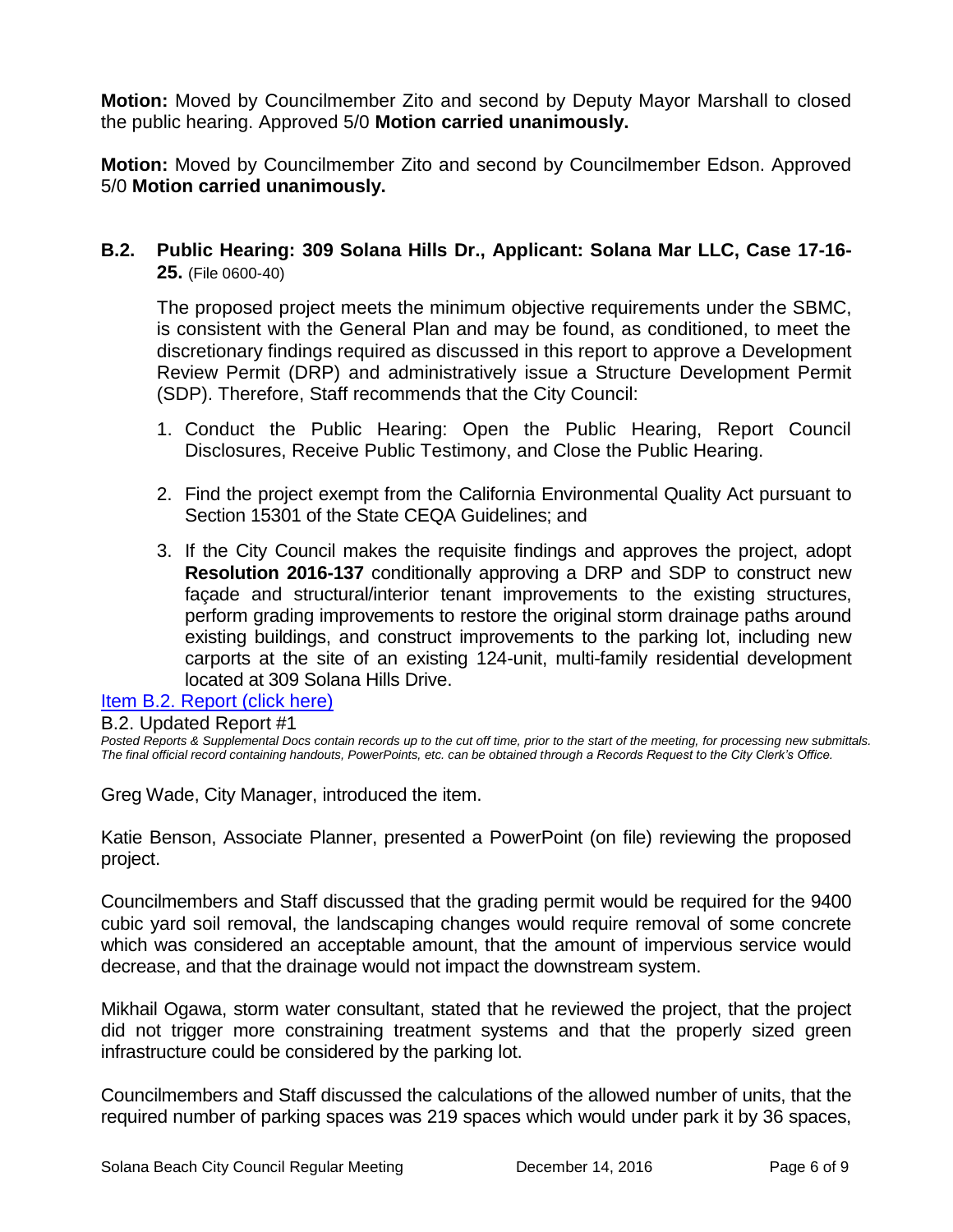that the striping of the parking spaces would meet the Off-site Street Parking Design Manual, and that the public art fee could be considered.

Council disclosures.

Bill Baker, Solana Mar LLC representative, introduced himself and the company.

#### Public Speakers

Greg Crawford said that he was a Solana Mar resident and stated that he enjoyed living there and looked forward to moving back and appreciated the owner's investment into the project and the community.

Tanya Roussel said that she was a Solana Mar resident and that she supported the project and would like to move back.

Council, Staff, and applicant representative discussed considering adding the energy sustainable qualities, that the estimated project timeframe was 12-15 months, that asbestos removal would be performed, the maintenance of the building would be repurposed to provide the residences places to store surfboards, bikes, etc., the laundry room would be converted to a new rental center, and working with the Public Arts Commission in lieu of the public art fee to provide some art on site such as decorative art wall or landscaping.

Mike Kummer, architect, stated that some of the existing trees were being removed due to the issues they were causing, that the intent was to save as many as they could, and that they were open for suggestions.

Council and consultants discussed that the proposal was to re-surface the parking lot and that some treatment would be provided before it got to the City's storm drain system.

**MOTION**: Motion by Deputy Marshall and second by Councilmember Edson to close the public hearing. **Approved 5/0**. Motion carried unanimously.

Council and Staff discussed how a CCA would affect tenants and that if a CCA was approved in the City each customer would have an ability to choose if they wanted to participate.

Councilmember Edson stated that the proposed carport structures and additions to the building did not comply with Solana Beach Municipal Code, that she would include additional conditions such as asbestos abatement, disallowing a gym conversion to a living unit, that she favored a public arts fee, and that the Torey Pines not be replaced.

**MOTION**: Motion by Mayor Nichols and second by Deputy Mayor Marshall to approve with additional conditions, public art fee, 50 percent of the replacement trees would have to be 48 inch boxed trees and 30 percent at 36 inch box trees and the remaining 20 percent at 24 inch box trees. **Approved 4/1 (Noes: Edson) Motion carried.**

Mayor Nichols recessed the meeting for a break at 8:28 p.m. and reconvened at 8:34 p.m.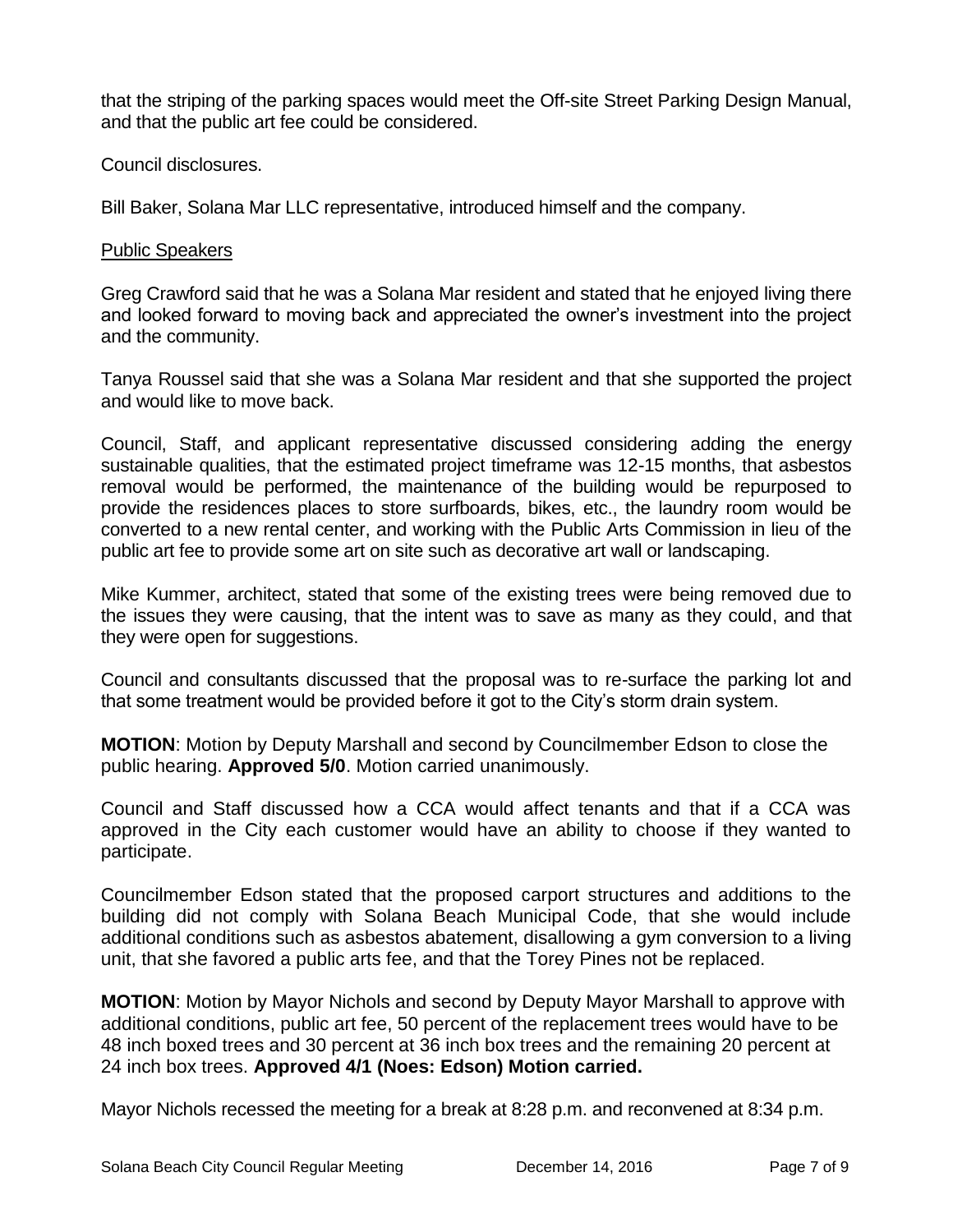# **C. STAFF REPORTS**: (C.2. - C.3.)

*Submit speaker slips to the City Clerk.*

# **C.2. Community Grant Requests Fiscal Year 2016-17.** (File 0330-25)

Recommendation: That the City Council

1. Receive the Staff Report, Community Grant applications and consider the presentations from the grant applicants. If the Council determines that it has enough information to award the funding, then Staff recommends the City Council adopt **Resolution 2016-138** authorizing the funding for the selected community grant recipients for financial assistance under the FY 2016-17 Community Grant Program.

#### [Item C.2. Report \(click here\)](https://solanabeach.govoffice3.com/vertical/Sites/%7B840804C2-F869-4904-9AE3-720581350CE7%7D/uploads/Item_C.2._Report_(click_here)_-_12-14-16.PDF)

*Posted Reports & Supplemental Docs contain records up to the cut off time, prior to the start of the meeting, for processing new submittals. The final official record containing handouts, PowerPoints, etc. can be obtained through a Records Request to the City Clerk's Office.* **Motion:** Moved by Councilmember Zito and second by Deputy Mayor Marshall to approve the allocations and direct that the \$1900 shortfall of requests for the North Coast Repertory Theatre be funding from the Public Arts fund. Approved 5/0 **Motion carried unanimously.** Assist League Rancho San Dieguito \$3,000, Boys&Girls \$5,000, CasaDeAmistad \$5,000, CommResourceCtr \$5,000, NorthCoastRep \$5,000, N.County Immig & CitizCtr \$4,900, RealityChgrs \$5,000, SB PTA \$5,000, StJames&StLeo MedicalDental \$4,000

# **C.3. Stop Signs Installation at the Glenmont/Lynwood Intersection and Consideration of Improvements at the Cliff/North Cedros Intersection and Parking Changes near Santa Fe Christian Schools.** (File 0860-63)

Recommendation: That the City Council

- 1. Receive information and provide direction as necessary on the Cedros Avenue/East Cliff Street intersection improvements.
- 2. Adopt **Resolution 2016-121** ratifying the City Manager's decision to install stop signs on Lynwood Avenue at the Glenmont/Lynwood intersection.
- 3. Adopt **Resolution 2016-140**:
	- a. Authorizing the City Manager, or his designee, to extend the no parking zone (red curb) approximately 60-feet west along the south curb in front of 741 Academy Drive (Academy Animal Hospital).
	- b. Authorizing the City Manager, or his designee, to reduce the no parking zone (red curb) approximately 45-feet west along the north curb across the street from 741 Academy Drive.
	- c. Authorizing the City Manager, or his designee, to reduce the no parking zone (red curb) approx. 20-feet on the north side of Academy Drive just east of the easterly driveway to Santa Fe Christian Schools (SFCS).
	- d. Authorizing the City Manager, or his designee, to add approximately 15-feet of red curb just west of the fire hydrant on the west side of the easterly driveway to SFCS.